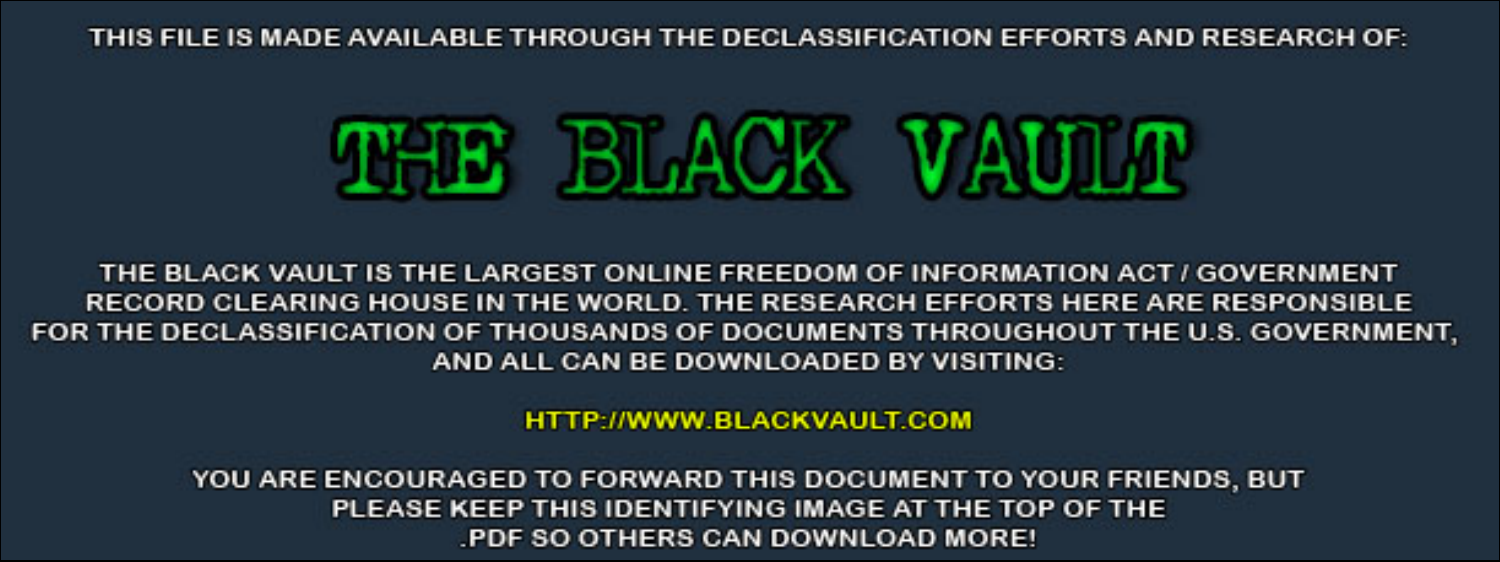

## **DEPARTMENT OF DEFENSE OFFICE OF FREEDOM OF INFORMATION 1155 DEFENSE PENTAGON WASHINGTON, DC 20301-1155 APR 3 0 2014**

Ref: 14-F-0734 NSA FOIA: 77671

John Greenewald

Dear Mr. Greenewald:

This is the final response to your request for "a copy of all documents, electronic or otherwise, generated for case #14-F-0643." Your request was received in this office on April21, 2014 and assigned FOIA case number 14-F-0734.

Enclosed are records responsive to your request. Certain information in these records is denied pursuant to 5 USC § 552, specifically exemptions (b)(3), (b)(5) and (b)(6). Information is withheld under exemption (b)(3) specifically 50 U.S. Code 3605 *(Public Law 86-36, Section 6)*  by the National Security Agency (NSA). The initial denial authority for NSA is Mr. David J. Sherman, Associate Director for Policy and Records. Other information is denied under exemption (b)(5) as it concerns inter- or intra-agency communications protected by the deliberative process privilege and exemption  $(b)(6)$  which pertains to information the release of which would constitute a clearly unwarranted invasion of the personal privacy of individuals.

Your request additionally asked for "all documents pertaining to the capture of Osama Bin Laden's body, and all documents pertaining to what happened with Bin Laden's body after his capture – up to the point of his burial into the ocean." As you did not respond to our April 22, 2014, email requesting that you clarify that portion of your request we are only responding to that portion of your request that asks for documents generated for case 14-F-0643.

If you are not satisfied with this response, you may appeal to the appellate authority, the Director of Administration and Management, Office of the Secretary of Defense. To submit your appeal, you should write directly to the Defense Freedom of Information Policy Office, ATTN: Mr. James Hogan, 1155 Defense Pentagon, Washington, D.C. 20101-1155. Your appeal should be postmarked within 60 calendar day of the date of this letter, should cite to case number 14-F-0734 and should be clearly marked "Freedom of Information Act Appeal."

Sincerely,

Paul J. Jacobsmeyer Chief

Enclosure: As stated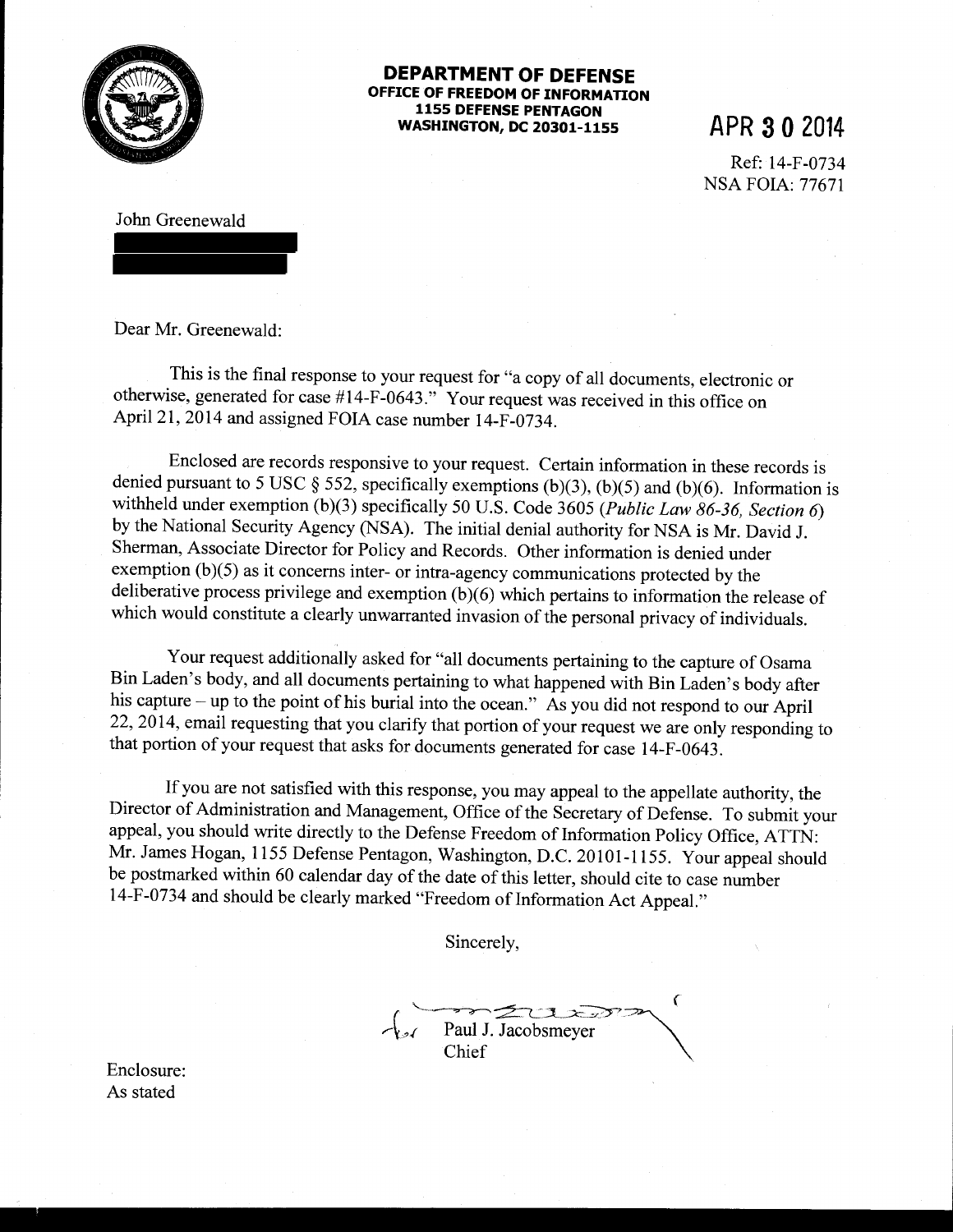Courtination OCC

 $14 - F - G643$ 

| From:                                   | (b)(6)<br>CIV OSD OGC (US)                                                                                                                                                                                                                            |
|-----------------------------------------|-------------------------------------------------------------------------------------------------------------------------------------------------------------------------------------------------------------------------------------------------------|
| Sent                                    | Tuesday, April 01, 2014 6:25 PM                                                                                                                                                                                                                       |
| To:                                     | CIV OSD OGC (US); <sup>(b)(6)</sup><br>Wahling, Mary L CIV WHS ESD (US), (D)(6)                                                                                                                                                                       |
|                                         | (b)(6)<br>CIV OSD OGC (US)                                                                                                                                                                                                                            |
| Cc:                                     | (b)(6)<br>OSD OGC (US); Hogan, James P CIV WHS ESD (US)                                                                                                                                                                                               |
| Subject:                                | Re: Proposed Response to FOIA on OBL                                                                                                                                                                                                                  |
|                                         |                                                                                                                                                                                                                                                       |
| Makes sense to me.                      |                                                                                                                                                                                                                                                       |
| (6)(6)                                  |                                                                                                                                                                                                                                                       |
|                                         |                                                                                                                                                                                                                                                       |
| ----- Original Message -----            |                                                                                                                                                                                                                                                       |
| From: Wahling, Mary L CIV WHS ESD (US)  |                                                                                                                                                                                                                                                       |
| Sent: Monday, March 31, 2014 03:47 PM   |                                                                                                                                                                                                                                                       |
| To: (b)(6)                              | CIV OSD OGC (US); (0)(6)<br>CIV OSD OGC (US); <sup>[(b)(6)</sup><br>CIV OSD OGC (US)                                                                                                                                                                  |
| $Cc$ : (b)(6)                           | OSD OGC (US); Hogan, James P CIV WHS ESD (US)                                                                                                                                                                                                         |
|                                         | Subject: RE: Proposed Response to FOIA on OBL                                                                                                                                                                                                         |
|                                         |                                                                                                                                                                                                                                                       |
|                                         | Looks like there has been a change in coordination POC for my responses on OBL FOIA requests. In the case of this                                                                                                                                     |
| response (b)(5)<br>(b)(5)               |                                                                                                                                                                                                                                                       |
|                                         |                                                                                                                                                                                                                                                       |
| (D)(5)                                  |                                                                                                                                                                                                                                                       |
|                                         |                                                                                                                                                                                                                                                       |
| (b)(5)                                  | I have always included OGC in my                                                                                                                                                                                                                      |
|                                         |                                                                                                                                                                                                                                                       |
|                                         |                                                                                                                                                                                                                                                       |
|                                         |                                                                                                                                                                                                                                                       |
|                                         |                                                                                                                                                                                                                                                       |
| coordination on any of these responses. | The protocol we have followed since 2011, is that if any DoD organization received a request for records concerning the<br>operation that resulted in the death of OBL, they notify us, tell the requester our office will answer the request for DoD |

Mary

| -----Original Message----- |                                               |                                                                                 |
|----------------------------|-----------------------------------------------|---------------------------------------------------------------------------------|
| $From: (b)(6)$             | <b>CIV OSD OGC (US)</b>                       |                                                                                 |
|                            | Sent: Monday, March 31, 2014 1:48 PM          |                                                                                 |
| To: (b)(6)                 | $CIV$ OSD OGC (US); $(DB)$                    | <b>CIV OSD OGC (US)</b>                                                         |
| $Cc$ : $(6)(6)$            |                                               | OSD OGC (US); Wahling, Mary L CIV WHS ESD (US); Hogan, James P CIV WHS ESD (US) |
|                            | Subject: FW: Proposed Response to FOIA on OBL |                                                                                 |

to the requester and coordinate that response. OSD has also received many requests directly from requesters and those record searches have primarily been directed to the Joint Staff for action and in some cases the OSD staff.

 $(b)(6)$ 

I think this is yours now.

1(6)(6)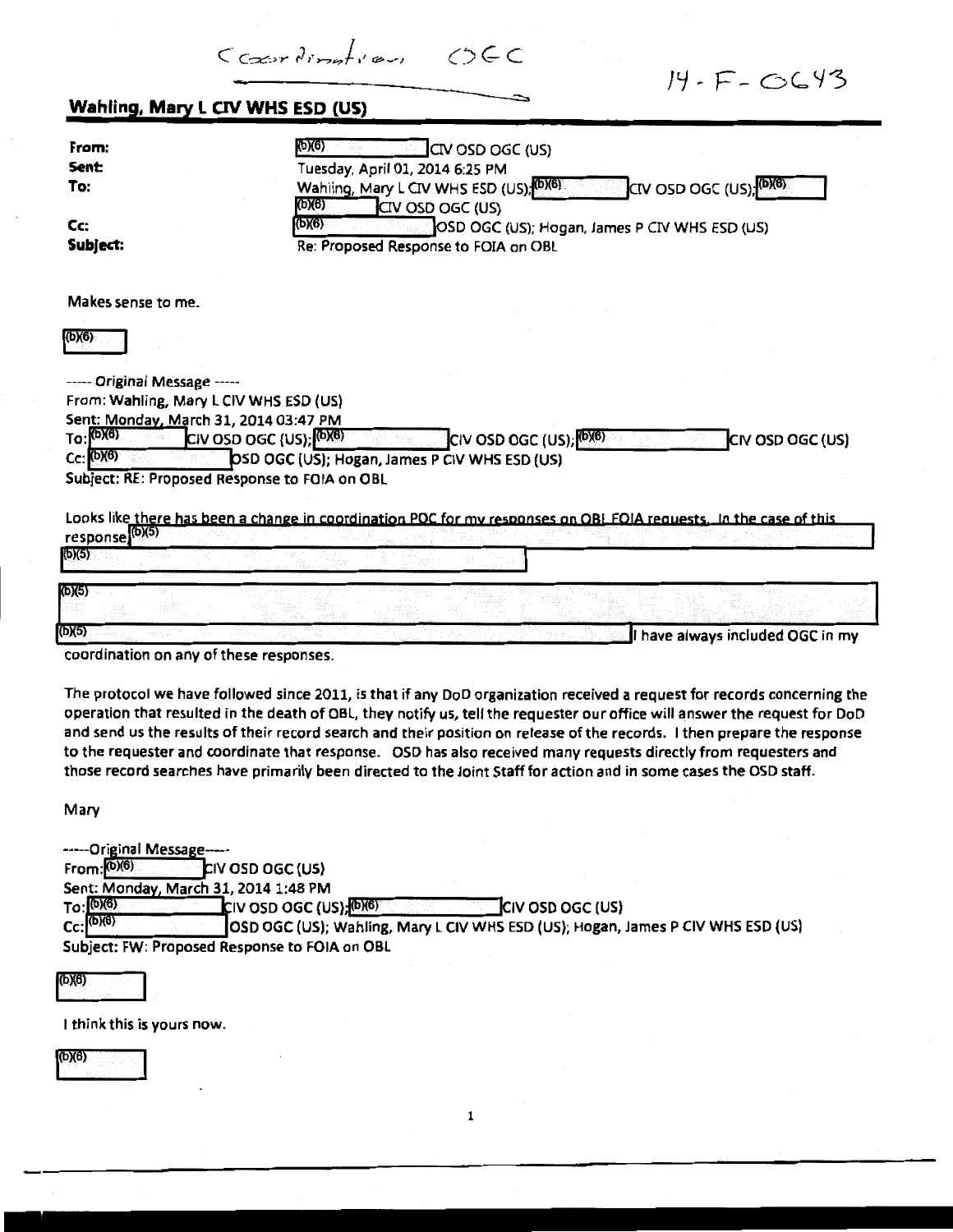------ Original Message-----From: Wahling, Mary L CIV WHS ESD (US) Sent: Friday March 28, 2014 12:05 PM<br>To: (0)(6)<br>CIV OSD OGC (1)(5) LIV OSD OGC (US); Hogan, James P CIV WHS ESD (US) Subject: Proposed Response to FOIA on OBL

bx6) <sub>Jim-</sub>

NSA received a FOIA request concerning OBL and their position is that they have no records. They forwarded the request to us and advised the requester that we would be answering for DoD. Attached is my proposed response on behalf of NSA which says they would not be expected to have records. We've given this response on a previous OBL FOIA that was originally received at NSA. I've also attached the FOIA request and the NSA letter to the requester. POIA the<br>(DX5)

Mary Wahling Senior FOIA/Privacy Analyst OSD/JS Requester Service Center Defense Freedom of Information Office 1155 Defense Pentagon Washington, D.C. 20301-1155 Comm: (571) 372-Q429 NIPR: mary.l.wahling.civ@mail.mil SIPR: mary.l.wahling.civ@mail.smil.mil JWICS: mary.wahling@osdj.ic.gov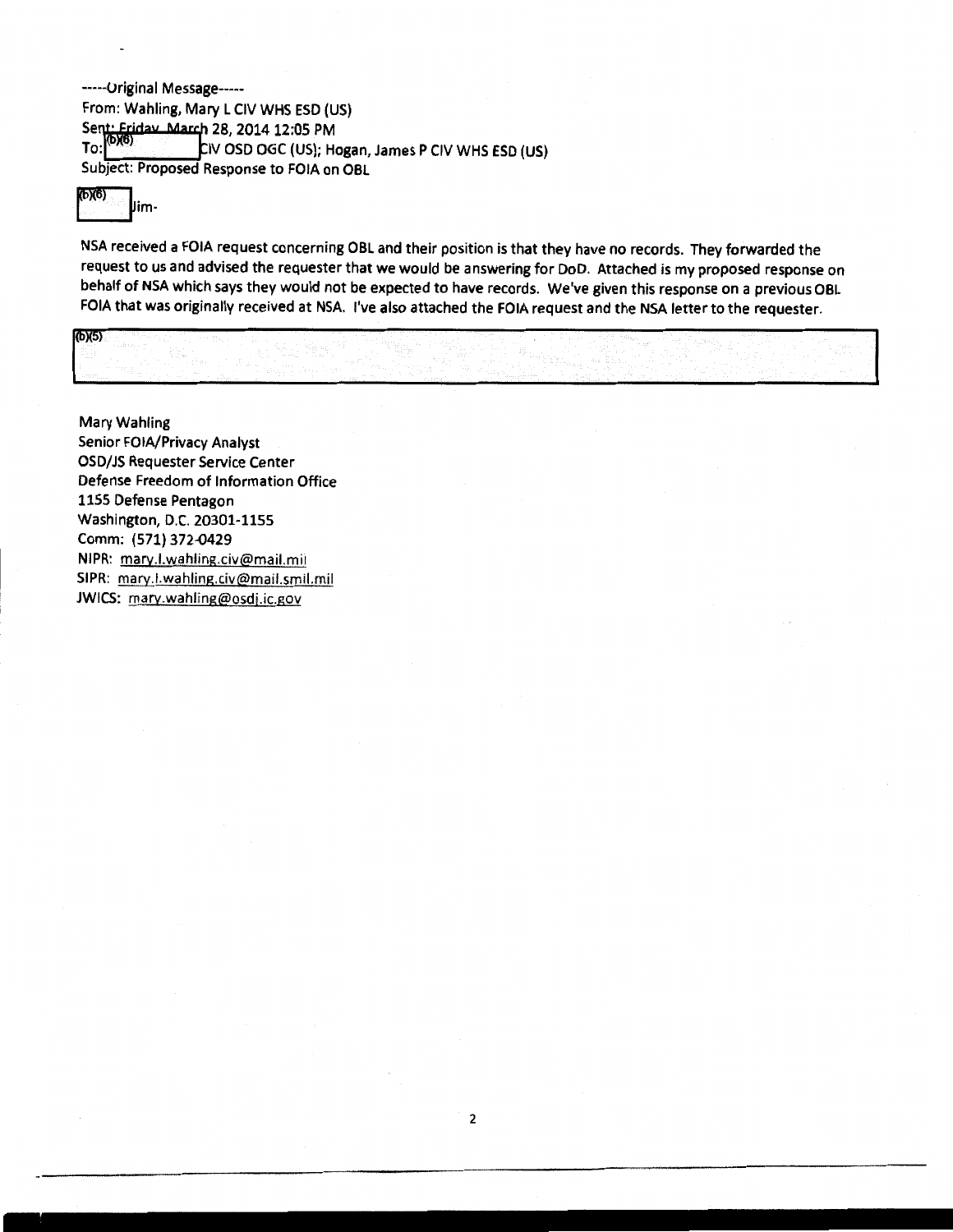NSA

 $141 - F - O(43)$ 

## **Wahling, Mary L CIV WHS ESD (US)**

| From:                  | Wahling, Mary L CIV WHS ESD (US)                                            |  |
|------------------------|-----------------------------------------------------------------------------|--|
| Sent:                  | Monday, March 24, 2014 4:11 PM                                              |  |
| To:                    | Blaskowski, Paul J CIV (US)                                                 |  |
| Subject:<br>Signed By: | RE: FOIA Case Redirect to DoD for Processing<br>mary.l.wahling.civ@mail.mil |  |

Please provide me a copy of your notification to the requester.

| -----Original Message-----                                                                                                         |
|------------------------------------------------------------------------------------------------------------------------------------|
| From: Blaskowski, Paul J [mailto $\frac{1}{3}$ Section 6)                                                                          |
| Sent: Monday, March 24, 2014 3:07 PM                                                                                               |
| To: Wahling, Mary L CIV WHS ESD (US)                                                                                               |
| Cc: Blacker, Cindy S; Phillips, Pamela N CIV (US); (0)(3) 50 USC § 3605 (P.L. 86-36 Section 6)<br>Hogan, James P CIV WHS ESD (US); |
| Jacobsmeyer, Paul J CIV WHS ESD (US)                                                                                               |
| Subject: RE: FOIA Case Redirect to DoD for Processing                                                                              |

Mary,

Thank you for getting back to us so quickly after your return. We will advise the requester that your office will provide the final response. For NSA's position, please use the wording that you used in the previous letter: The National Security Agency would not be expected to have records responsive to your request as it was worded.

Let me know if you have any questions or need anything else from us. Thanks again.

Paul J Blaskowski Deputy Chief Freedom of Information & Privacy Office (DJ4) National Security Agency (b)(3):50 USC § 3605 (P.L 86-36 Section 6)

-----Original Message----- From: Wahling, Mary L CIV WHS ESD (US) [mailto:mary.l.wahling.civ@mail.mil] Sent: Monday, March 24, 2014 12:31 PM To: Blaskowski, Paul J Cc: Blacker, Cindy S; Phillips, Pamela; (6)(3):50 USC § 3605 (P.L. 86-36 Section 6) Hogan, James P CIV WHS ESD (US); Jacobsmeyer, Paul J CIV WHS ESD (UST Subject: RE: FOIA Case Redirect to DoD for Processing

I have returned from my TOY. The guidance still stands concerning our office actually sending the response to the requester for any component of DoD who receives a FOIA request concerning the operation resulting in the death of<br>requester for any component of DoD who receives a FOIA request concerning the operation resulting in the dea aspects of the operation. Additionally, requesters still are submitting the occasional FOIA on this subject. My guidance<br>aspects of the operation. Additionally, requesters still are submitting the occasional FOIA on this s still requires that I coordinate any response with DoD OGC and DOJ before we answer a request. So, please advise the requester that our office will provide the final response to the request and forward NSA's position for incorporation in the response. My response will simply answer for your search/position. This is not a referral in the normal sense of a FOIA referral.

 $\mathbf{1}$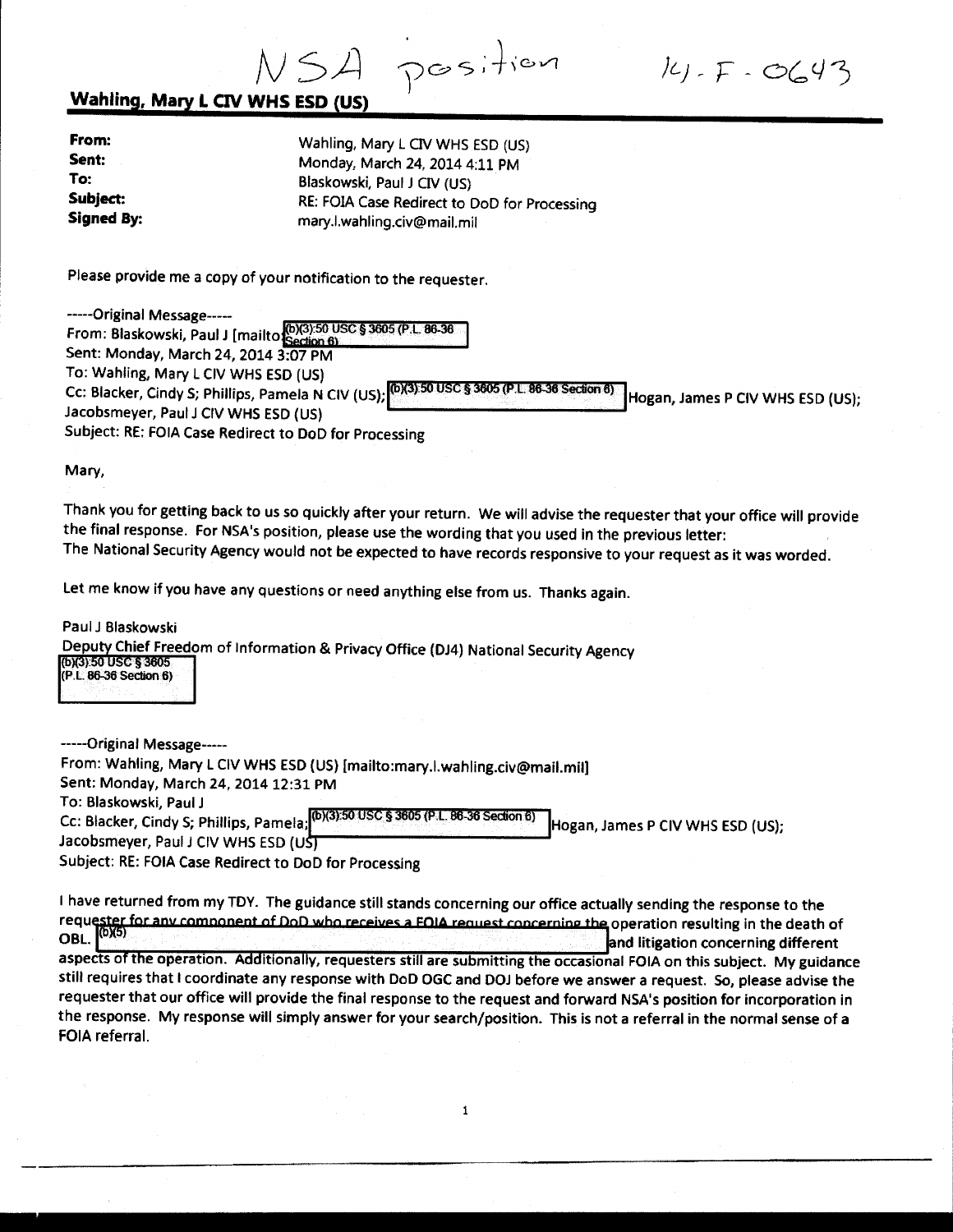For your info, I've attached *two* of the letters we've used in previous responses that answered requests submitted to NSA, OSD and USSOCOM. I'll be happy to answer any other questions.

Mary Wahling Senior FOIA/Privacy Analyst OSD/JS Requester Service Center Defense Freedom of Information Office 1155 Defense Pentagon Washington, D.C. 20301-1155 Comm: (571) 372-0429 NIPR: mary.l.wahling.civ@mail.mil SIPR: mary.l.wahling.civ@mail.smil.mil JWICS: mary.wahling@osdj.ic.gov

-----Original Message----- From: Hogan, James P CIV WHS ESD (US) Sent: Tuesday, March 18, 2014 1:57 PM To: Blaskowski, Paul J CIV (US); Jacobsmeyer, Paul J CIV WHS ESD (US); Wahling Mary L CIV WHS ESD (US)<br>Cr: Blacker, Cindu S: Dhilline, Damela N CIV (US) (DI3):50 USC \$3605 (P.L.86-36 Section 6) Cc: Blacker, Cindy S; Phillips, Pamela N CIV (US);<sup>(0)(3):50 USC</sup> Subject: RE: FOIA Case Redirect to DoD for Processing

Paul B.,

Can this hold off until Mary Wah ling gets back next Monday? She has the pulse on this and Paul J. and 1 are unsure as to what the proper procedure is right now. I apologize, but things may have changed since Paul J. and I thought hard on this ...

Jim

-----Original Message-----<br>From: Blaskowski, Paul J [mailto **;**Sedion 6) Sent: Tuesday, March 18, 2014 12:57 PM To: Jacobsmeyer, Paul J CIV WHS ESD (US); Wahling. Mary L CIV WHS ESD (US) Cc: Blacker, Cindy S; Phillips, Pamela N CIV (US); 003:50 USC S Hogan, James P CIV WHS ESD (US) (PL 86-36 Section 6) Subject: RE: FOIA Case Redirect to DoD for Processing

Paul,

Thank you for getting back to us. Our position is to redirect the request to you for response to the requester. We are handling it as we handled previous requests for similar information. (0)(3):50 USC § 3605 (P.L. 86-36 Section 6) bur response to the requester states that his request is being redirected to the Office of the Secretary of Defense/Joint Staff FOIA Office. If any other coordination is required, we'll do that using our normal methods.

Let me know if you have any questions or concerns. Thanks again!

Paul

Paul J Blaskowski Deputy Chief Freedom of Information & Privacy Office (DJ4) National Security Agency (b)(3):50 USC § 3605 (P.L. 86-36 Section 6)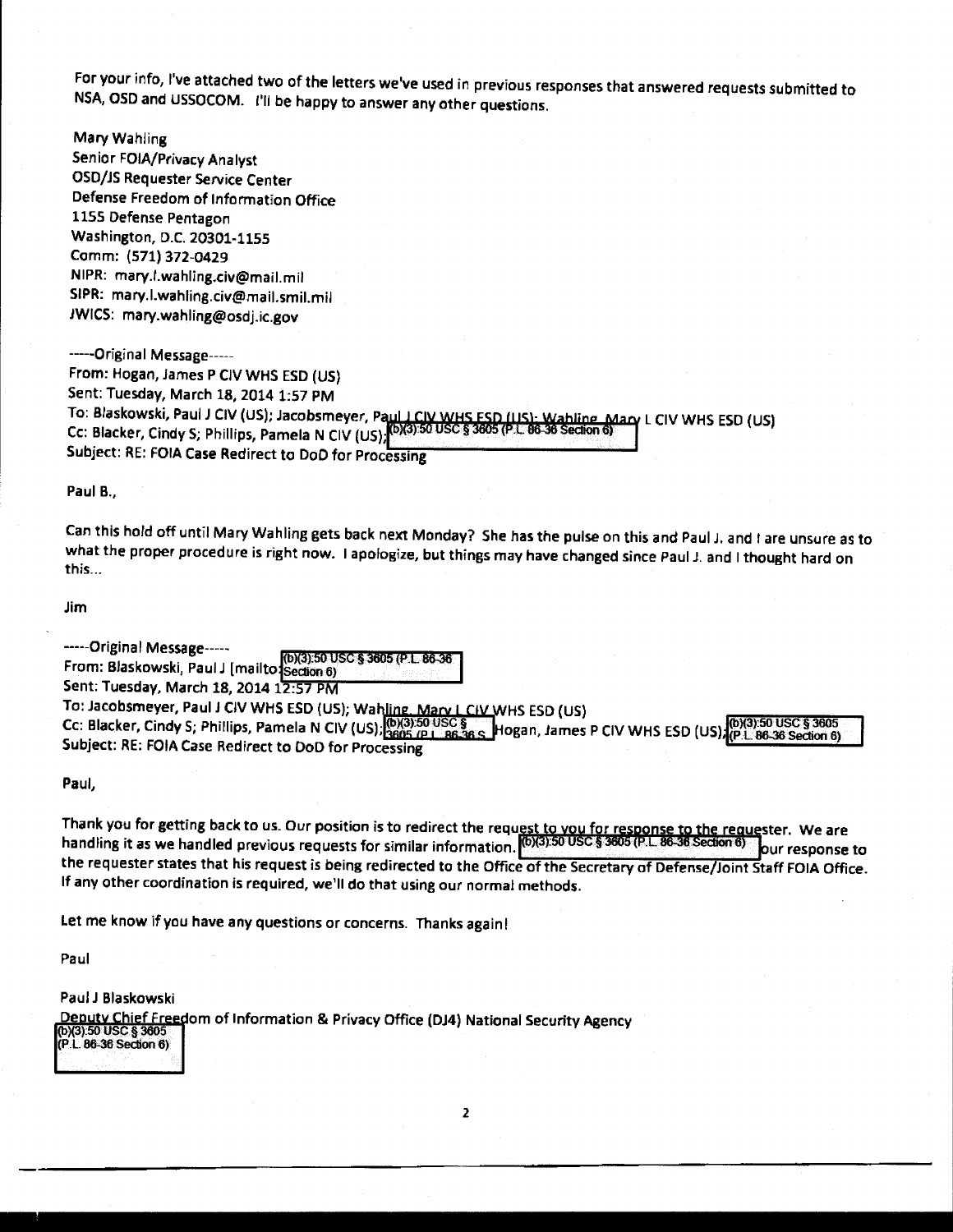--original Message----

From: Jacobsmeyer, Paul J CIV WHS ESD (US) [mailto:paul.j.jacobsmeyer.civ@mail.mil]<br>Sen<u>t: Tuesday, March 1</u>8, 2014 12:13 PM<br><del>~</del>\_.fb)(3):50 USC \$ 3605 \*\* |...

To:(0)(3):50 USC § 3605<br>To:(p.i. 86-36 Section 6) Wahling, Mary L CIV WHS ESD (US)

Cc: Blacker, Cindy S; Phillips, Pamela; Blaskowski, Paul J, 3605 (P.L. 86-36 Se Hogan, James P CIV WHS ESD (US) Subject: RE: FOIA Case Redirect to DoD for Processing

(b) is: ill have the request from Cindy. We await your position to reflect in our response to Mr. Greenwald. An e-mail, SIPR or NIPR as appropriate, works for me. Thanks, Paul

-----Original Message-----<br>From (0X3):50 USC § 3605 (P.L. 86-36 Section 6)

Sent: Tuesday, March 18, 2014 11:48 AM

To: Jacobsmeyer, Paul J CIV WHS ESD (US)<br>Cc (0)(3) 50 USC § 3605<br>C (iP1\_86.36 Section 6) Blacker, Cindy S; Ph Blacker, Cindy S; Phillips, Pamela N CIV (US); Blaskowski, Paul J CIV (US) (P.L. 86-36 Section 8) Subject: FOIA Case Redirect to DoD for Processing

Hi Paul,

Cindy Blacker sent you two emails dated 13 March 2014 referring to a FOIA request that we received from Mr. John Greenewald dated 11 March 2014 relating to a topic that our guidance states needs to be processed by DoD. Our Deputy Division Chief, Paul Blaskowski, received confirmation from Jim Hogan today that this guidance is still accurate. As a result, please consider this official notification that we are handing off said case to DoD to process. We are notifying the requester that DoD will respond *to* him and we will close the case on our end.

Enclosed within the emails that Cindy sent to you on 13 March is the actual request from Mr. Greenewald. If you are unable to locate the request, please let me know and I will forward you another copy of the request.

Thanks much,

(b)(3):50 usc§ 3605 (P.L. 86-36 Section 6)

NSA/CSS FOIA

Case Officer

(b)(3):50 USC § 3605<br>(P.L. 86-36 Section 6)

3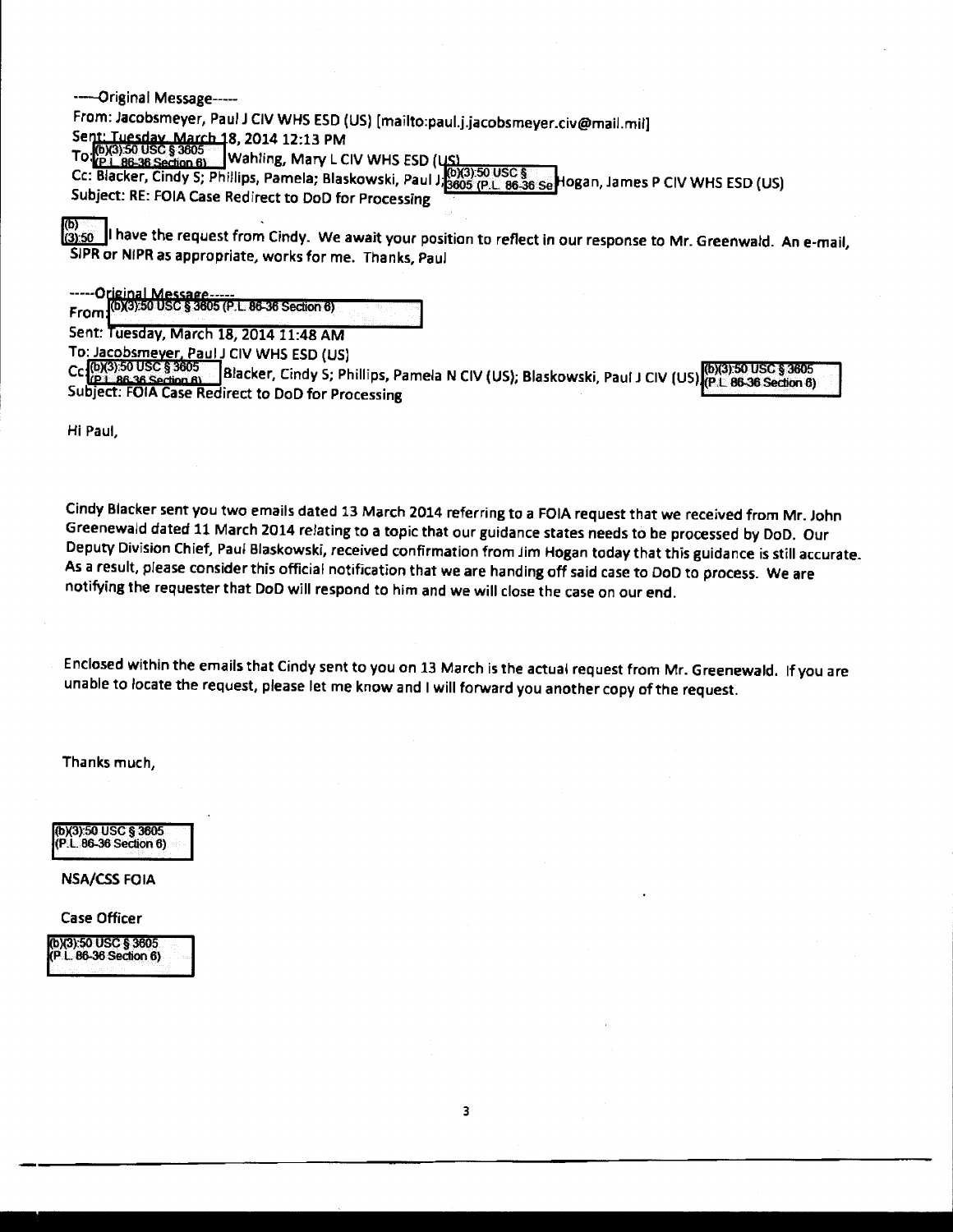## **Wahling. Mary L CIV WHS ESD (US)**

| From:<br>Sent: | Blacker, Cindy S (0)(3):50 USC § 3605 (P.L. 86-<br>Thursday, March 27, 2014 6:29 AM                                                                            |
|----------------|----------------------------------------------------------------------------------------------------------------------------------------------------------------|
| To:<br>Cc:     | Wahling, Mary L CIV WHS ESD (US): Blaskowski, Paul J CIV (US)<br>Phillips, Pamela N CIV (US); (0X3) 50 USC § 3605 (P.L. 86-36 Section 6)<br>Hogan, James P CIV |
| Subject:       | WHS ESD (US); Jacobsmeyer, Paul J CIV WHS ESD (US); Blacker, Cindy S<br>RE: FOIA Case Redirect to DoD for Processing                                           |
| Attachments:   | Misdirect_UBL.pdf                                                                                                                                              |

Good Morning Ms. Wahling,

Attached please find our response that we intend to mail out to the requester today. Feel free to contact us should you have any questions or concerns,

Regards,

Cindy Blacker **NSA/CSS FOIA** Initial Processing Chief (301)688-6527

-----Original Message--- From: Wahling, Mary L CIV WHS ESD (US) [mailto:mary.l.wahling.civ@mail.mil] Sent: Monday, March 24, 2014 12:31 PM To: Blaskowski, Paul J Cc: Blacker, Cindy S; Phillips, Pamela; (6)(3):50 USC § 3605 (P.L.86-36 Section 6) | Hogan, James P CIV WHS ESD (US); Jacobsmeyer, Paul J CIV WHS ESD (US) Subject: RE: FOIA Case Redirect to DoD for Processing

I have returned from my TOY. The guidance still stands concerning our office actually sending the response to the requester for any component of DgD who receives a FOIA request concerning the operation resulting in the death of OBL.  $^{(b)(5)}$ and litigation concerning different aspects of the operation. Additionally, requesters still are submitting the occasional FOIA on this subject. My guidance still requires that I coordinate any response with DoD OGC and OOJ before we answer a request. So, please advise the requester that our office will provide the final response to the request and forward NSA's position for incorporation in the response. My response will simply answer for your search/position. This is not a referral in the normal sense of a FOIA referral.

For your info, I've attached two of the letters we've used in previous responses that answered requests submitted to NSA, OSD and USSOCOM. I'll be happy to answer any other questions.

1

Mary Wahling Senior FOIA/Privacy Analyst OSO/JS Requester Service Center Defense Freedom of Information Office 1155 Defense Pentagon Washington, D.C. 20301-1155 Comm: (571) 372-0429 NIPR: mary.l.wahling.civ@mail.mil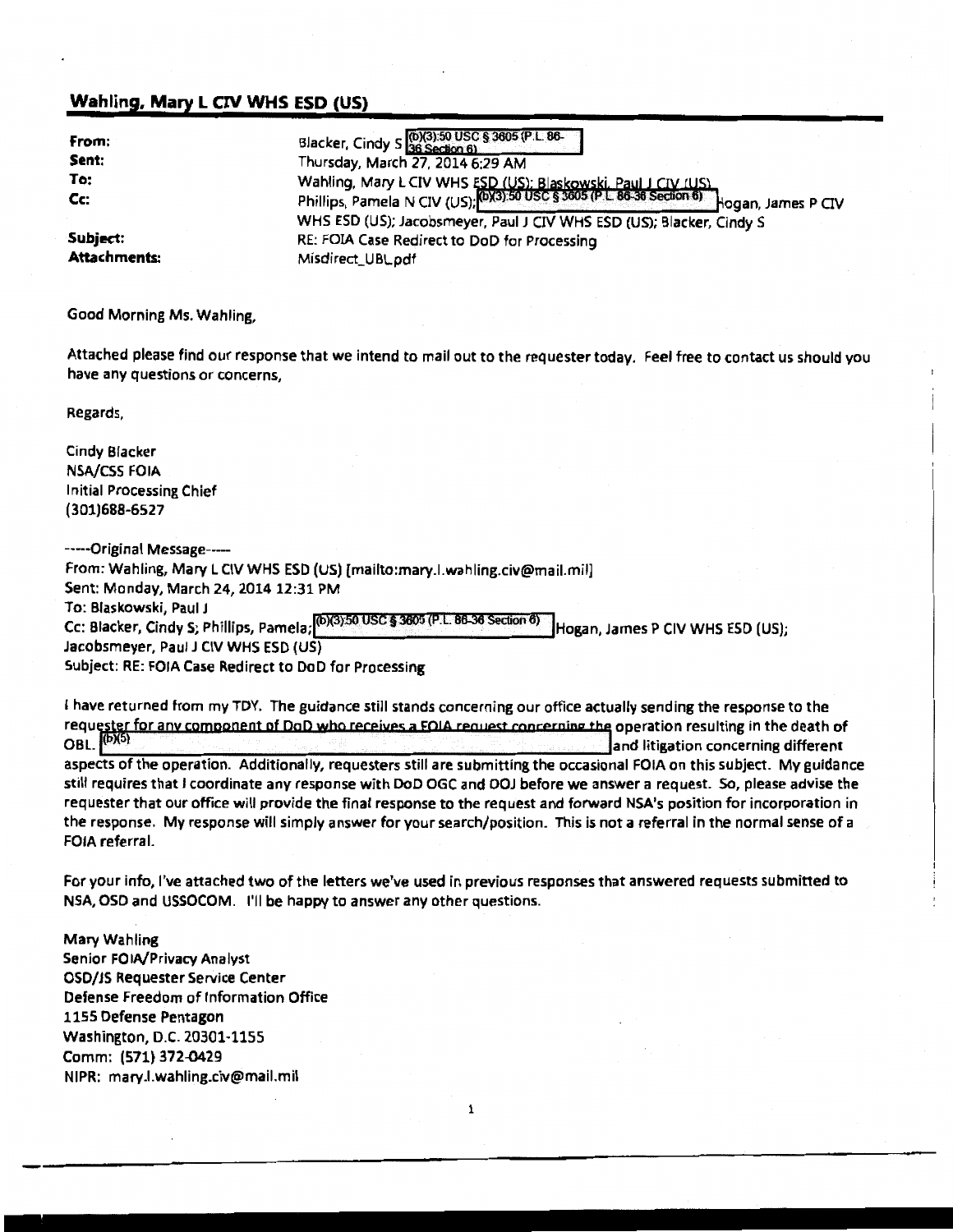SIPR: mary.l.wahling.civ@mail.smil.mil JWICS: mary.wahling@osdj.ic.gov

-----Original Message----- From: Hogan, James P CIV WHS ESD (US) Sent: Tuesday, March 18, 2014 1:57PM To: Blaskowski, Paul J CIV (US); Jacobsmeyer, Pa<u>ul J CIV WHS ESD (US); Wahling. Mary</u> L CIV WHS ESD (US) Cc: Blacker, Cindy S; Phillips, Pamela N CIV (US); <sup>[(b)(3):50 USC § 3605 (P.L. 86-36 Section)</sup> Subject: RE: FOIA Case Redirect to DoD for Processing

Paul B.,

Can this hold off until Mary Wah ling gets back next Monday? She has the pulse on this and Paul J. and I are unsure as to what the proper procedure is right now. I apologize, but things may have changed since Paul J. and I thought hard on this...

Jim

-----Original Message----- From: Blaskowski, Paul J [mailto]<br>Sent: Tuerday, March 10, 2001 Section 6) Sent: Tuesday, March 18, 2014 12:57 PM To: Jacobsmeyer, Paul J CIV WHS ESD (US); Wahling, Mary L CIV WHS ESD (US)<br>Cc: Blacker, Cindy S; Phillips, Pamela N CIV (US);<mark>3605 (P.L. 86-36 Sel</mark> logan, James P CIV WHS ESD (US);<mark>86-36 Section 6)</mark> International C Subject: RE: FOIA Case Redirect to DoD for Processing

Paul,

Thank you for getting back to us. Our position is to redirect the request to you for response to the requester. We are handling it as *we* handled previous requests for similar information. We aren't conducting a search and our response to the requester states that his request is being redirected to the Office of the Secretary of Defense/Joint Staff FOIA Office. If any other coordination is required, we'll do that using our normal methods.

let me know if you have any questions or concerns. Thanks again!

Paul

Paul J Blaskowski Deputy Chief Freedom of Information & Privacy Office (DJ4) National Security Agency  $\Box$ (6)(3 :504lc § w < *L* 86- ( 36 Section 6)

-----Original Message-----

From: Jacobsmeyer, Paul J CIV WHS ESD (US) [mailto:paul.j.jacobsmeyer.civ@mail.mil]

Sent: Tuesday, March 18, 2014 12:13 PM<br>To (0)(3):50 USC § 3605<br>Wahling, Mary L C  $T_{\rm v}$  Wahling, Mary L CIV WHS ESD (US)

Cc: Blacker, Cindy S; Phillips, Pamela; Blaskowski, Paul J; [0)(3):50 USC S ....... Hogan, James P CIV WHS ESD (US) Subject: RE: FOIA Case Redirect to DoD for Processing

~ have the request from Cindy. We await your position to reflect in our response to Mr. Greenwald. An e-mail, SIPR or NIPR as appropriate, works for me. Thanks, Paul

2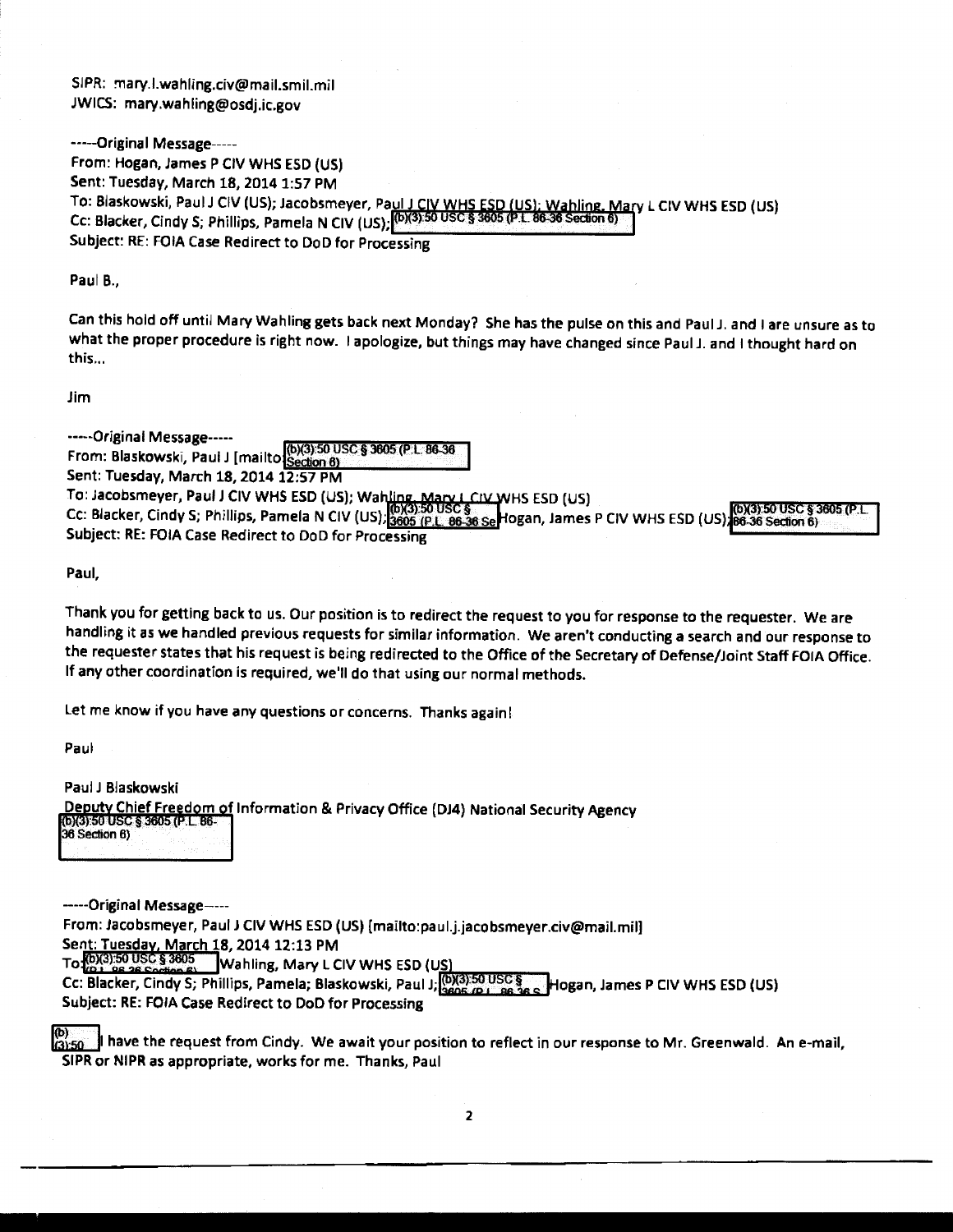-----Orieinal Message<br>From: [0X3):50 USC § 3605 (P.E. 86-36 Section 6)<br>Sent: Tuesday, March 18, 2014 11:48 AM<br>To: Jacobsmever, Paul J CIV WHS ESD (US)

To:~~!!~~ylll CIVWHS ESD (US) )(3):50USC§3605

To: Jacobsmever, Paul J CIV WHS ESD (US)<br>Cc.(b)(3):50 USC § 3605<br>Subject: EGL:An Section 6); Blacker, Cindy S; Phillips, Pamela N CIV (US); Blaskowski, Paul J CIV (US) (P.L.86-36 Section 6) Subject: FOIA Case Redirect to DoD for Processing

Hi Paul,

Cindy Blacker sent you two emails dated 13 March 2014 referring to a FOIA request that we received from Mr. John Greenewa/d dated 11 March 2014 relating to a topic that our guidance states needs to be processed by DoD. Our Deputy Division Chief, Paul Blaskowski, received confirmation from Jim Hogan today that this guidance is still accurate. As a result, please consider this official notification that we are handing off said case to DoD to process. We are notifying the requester that DoD will respond to him and we will close the case on our end.

Enclosed within the emails that Cindy sent to you on 13 March is the actual request from Mr. Greenewald. If you are unable to locate the request, please let me know and I will forward you another copy of the request.

Thanks much,

(b)(3):50 USC § 3605 (P.L.<br>86-36 Section 6)

NSA/CSS FOIA

Case Officer (b)(3):50 USC § 3605 (P.L.<br>86-36 Section 6)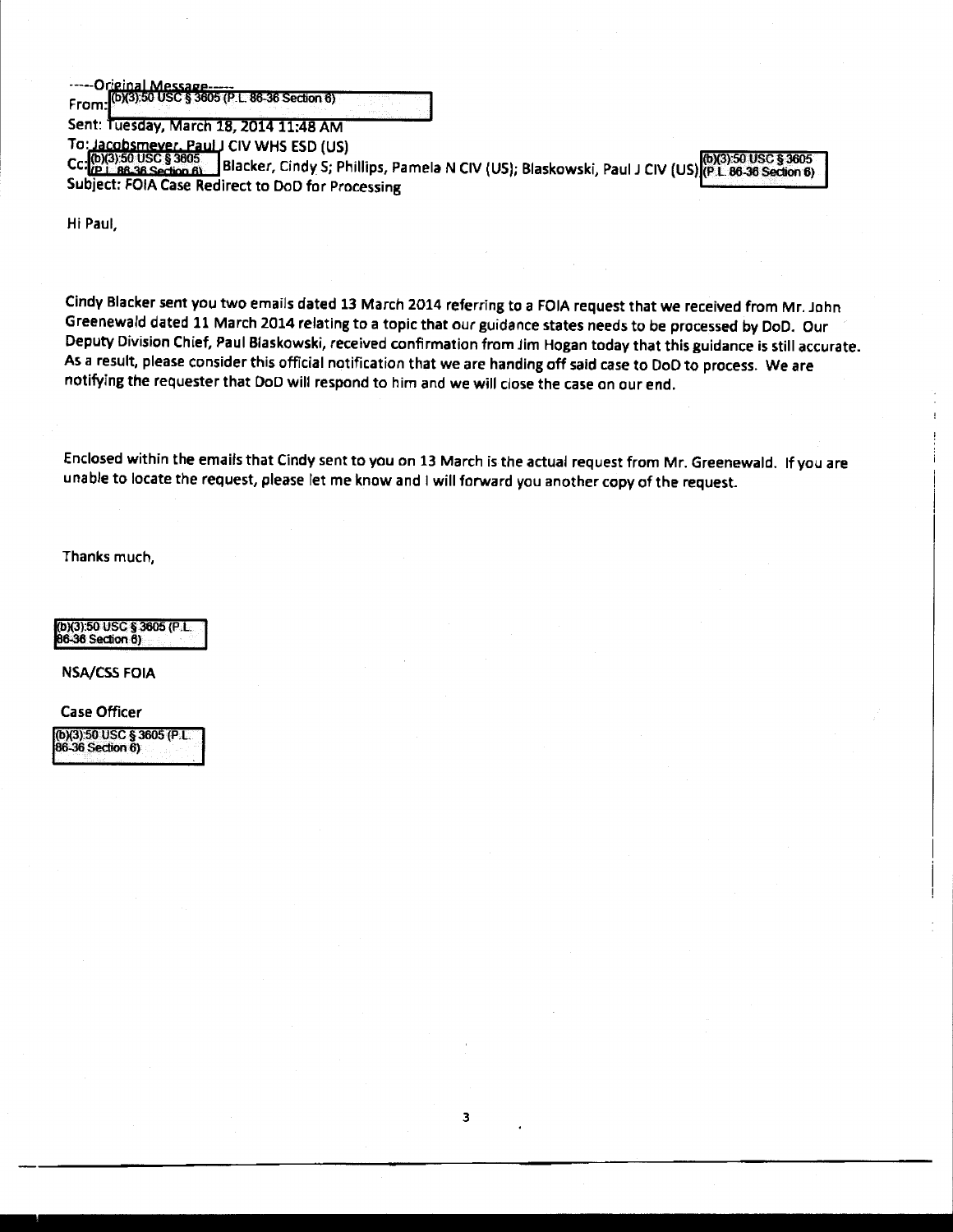

**DEPARTMENT OF DEFENSE** OFFICE OF FREEDOM OF INFORMATION **1135 DEFENSE PENTAGON WASHINGTON, DC 20301-1155** 

> Ref: 11-F-0957 **FOIA Case 64612**

Mr. Larry F. Klayman Freedom Watch 2000 Pennsylvania Ave, NW Suite 345 Washington, DC 20006

#### Dear Mr. Klayman:

This is the final response to your Freedom of Information Act requests dated May 7, 2011, and May 10, 2011, which you submitted to this Office and to the National Security Agency, respectively, for, "All photographs and/or video recordings of Osama (Usama) bin Laden taken during and/or after the U.S. Military operation in Pakistan on or about May 1, 2011." The Department of Defense holds no records responsive to your request. The enclosed declaration by William T. Kammer, filed in the U.S. District Court for the District of Columbia, Judicial Watch, INC v. U.S. Department of Defense, et al., provides further explanation of this response.

If you are not satisfied with this action, you may anneal to the annellate authority, the Director of Administration and Management, Office of the Secretary of Defense, by writing directly to the Defense Freedom of Information Policy Office, Attn: Mr. James Hogan, 1155 Defense Pentagon, Washington, D.C. 20301-1155. Your appeal should be postmarked within 60 calendar days of the date of this fetter, should cite to case number 11-F 0957, and should be clearly marked "Freedom of Information Act Anneal."

Sincerely.

### Paul J. Jacobsmeyer Chief

Enclosure: As stated



**DEPARTMENT OF DEFENSE** OFFICE OF FREEDOM OF INFORMATION **1155 DEPERSE PERTAGON WASHINGTON, DC 20301-1155** 

> Ref: 11-F-1116 **USSOCOM 2011-128** NSA FOIA 64629

**Tom Stalcup** Media Review, Inc. 19 Research Road East Falmouth, MA 02536

#### Dear Mr. Stalcup:

This Office is responding on behalf of the Department of Defense to all Freedom of Information Act (FOIA) requests relating to the death of Osama Bin Laden that were submitted to any component of the Department of Defense. You submitted duplicate requests to the National Security Agency (NSA) and the U.S. Special Operations Command (USSOCOM) for "all documents, orders, correspondence, meeting minutes, emails, memos, and other information regarding, describing, or otherwise mentioning the rules of engagement established for the terrorist Osama bin Laden for the raid on his compound [sic] in Abbottabad, Pakistan." You also requested "all communications and/or documentation that may have in any way lead any member of Seal Team 6 to believe there was an order to kill Osama bin inden." Additionally you asked for "any and all still images and video recordings of the raid on bin Laden's compound, including, but not limited to video recordings of bin Laden being shot." Your request was assigned FOIA case number 11-F-1116 by this Office and incorporates responses from USSOCOM and NSA.

USSOCOM has advised this Office that they have no records responsive to that portion of your request that asks for records concerning the rules of engagement. In regards to the portion of your request concerning any member of Scal Team 6, USSOCOM has determined that the fact of the existence or nonexistence of records which would reveal a connection or interest in matters relating to Seal Team 6 is classified in accordance with Executive Order 13526. Therefore, pursuant to 5 USC § 552(b)(1), Major General Mark A. Clark, U.S. Marine Corps, Chief of Staff, USSOCOM has denied your request. By this statement, the Department neither confirms nor denies that such records may or may not exist.

The National Security Agency would not be expected to have records responsive to your request as it was worded. For your information, the Department of Defense holds no photographs or video recordings of the raid or of bin Laden being shot. The enclosed declaration by William T. Kammer, filed in the U.S. District Court for the District of Columbia, Judicial Watch, INC v. U.S. Department of Defense, et al., further addresses the Department of Defense response concerning photographs and/or video recordings of Osama bin Laden taken during or after the May 1, 2011 operation in Pakistan.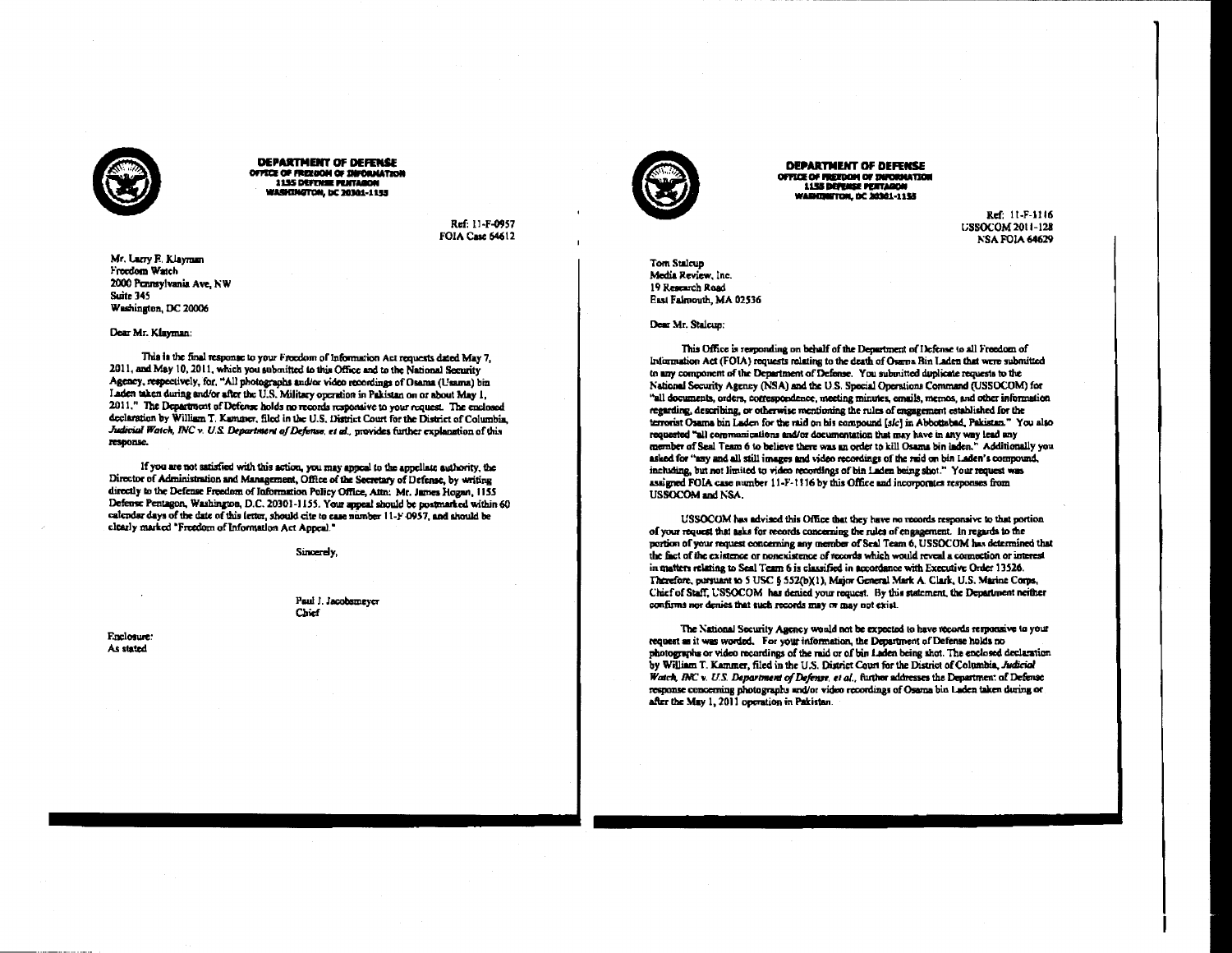If you are not satisfied with this response, you may appeal to the expellate authority, the Director of Administration and Management, Office of the Secretary of Defense, by writing directly to the Defense Freedom of Info clearly marked "Freedom of Information Act Appeal."

Sincerely,

Paul J. Jacobsmeyer Chief

Enclosure: As stated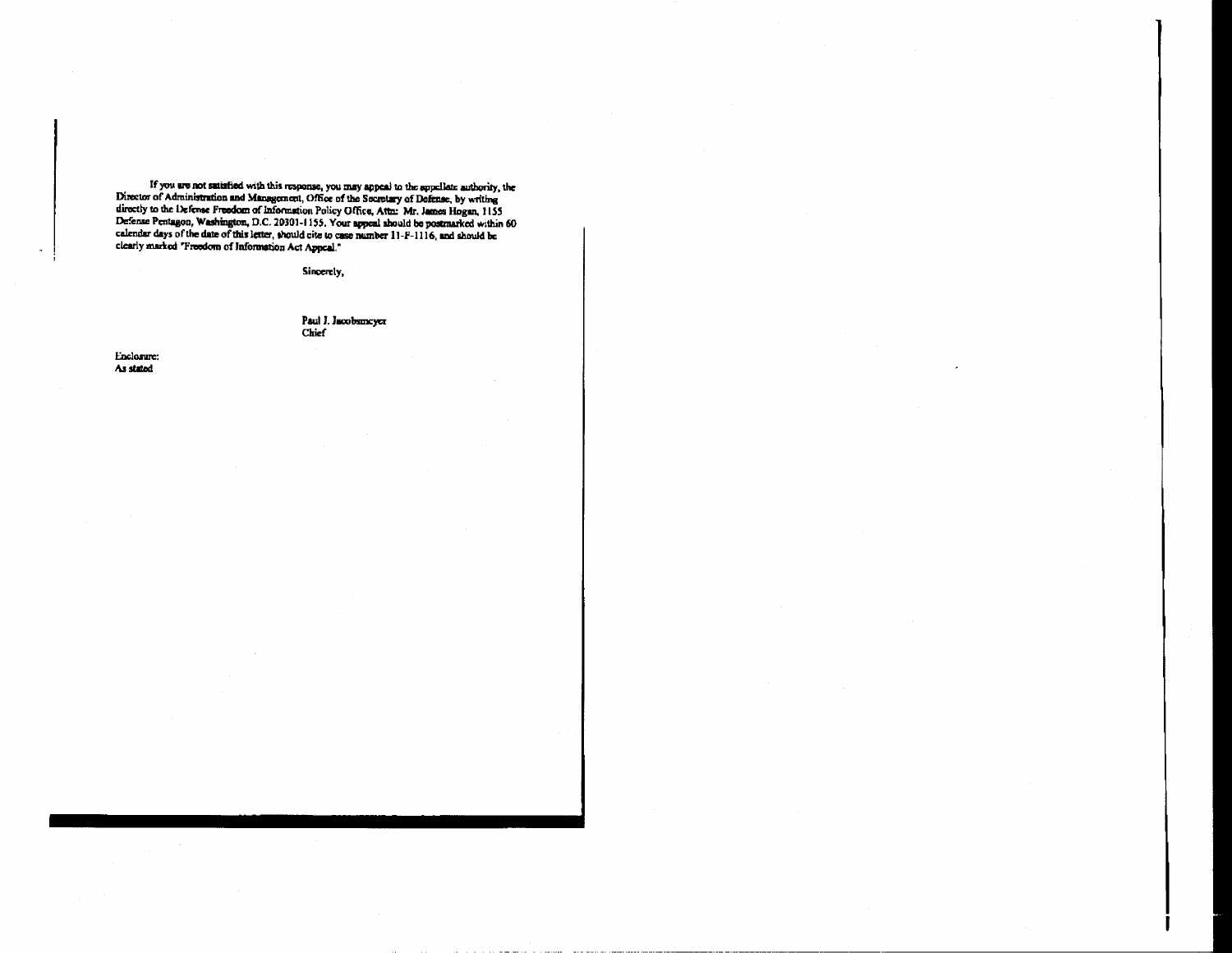$14-F-0643$ 



NATIONAL SECURITY AGENCY CENTRAL SECURITY SERVICE FORT GEORGE G. MEADE, MARYLAND 20755-8000

> FOIA Case: 77107 18 March 2014

MR JOHN OREENEWALD

Dear Mr. Greenewald:

This responds to your Freedom of Information Act (FOIA) request of 11 March 2014, which was received by this office on 12 March 2014, for "a copy of all documents pertaining to the capture of Osama Bin Laden's body, and all documents pertaining to what happened with Bin Laden's body after his capture - up to the point of his burial into the ocean ... [and] all records pertaining to the talking points for the media and the public, how the government would announce his death, etc...all records, electronic of otherwise, which includes, but is not limited to, memos, letters, reports, inter-agency communications, photos, videos, etc." Your letter has been assigned Case Number 77107.

The Office of the Secretary of Defense/Joint Staff (JS) FOIA Office is responding on behalf of the entire Department of Defense (DoD) to all FOIA requests within the DoD for information related to the operation that resulted in the death of Osama bin Laden. Therefore. they will respond directly to you concerning the FOIA request that you sent to us. For your information, the OSD/JS FOIA Office contact information is:

OSD/JS FOIA Requester Service Center Office of Freedom of Information 1155 Defense Pentagon Washington, DC 20301-1155 1-866-574-4970

We consider our action on this request complete.

Sincerely,

Vant Hotchwarn j4L

PAMELA N. PHILUPS Chief FOIA/PA Office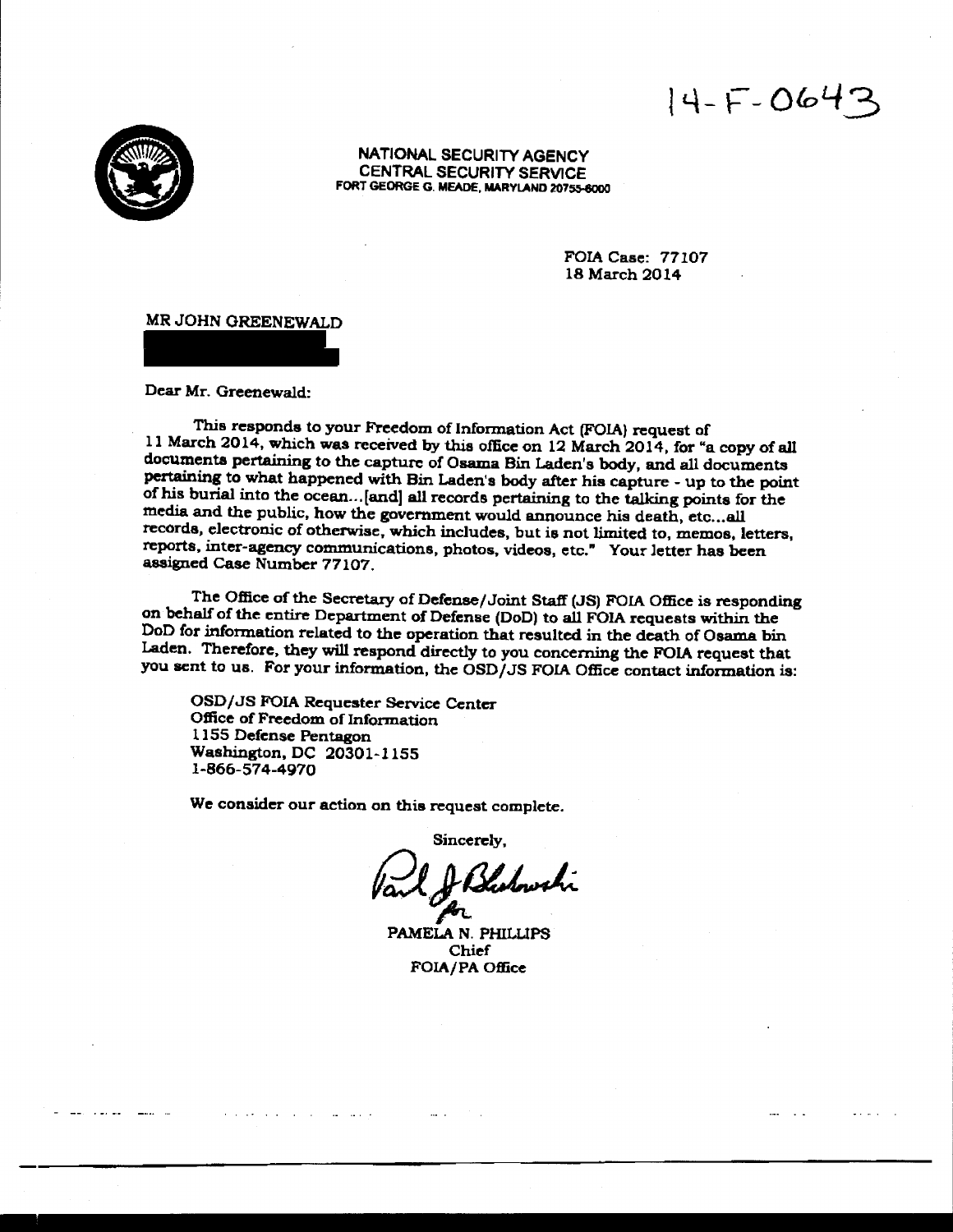## **Wahling, Mary L CIV WHS ESD (US)**

| From:      |
|------------|
| Sent:      |
| To:        |
| Subject:   |
| Signed By: |

Hogan, James P CIV WHS ESD (US) Monday, March 24, 2014 8:53 AM Wahling, Mary L CIV WHS ESD (US) FW: FOIA Request (Web form submission) james.hogan@whs.mil

 $14 - F - 0643$ 

-----Original Message-----<br>From: Blaskowski, Paul J [<u>mailto <mark>Section</mark> 6</u>)<br>-Sent: Friday, March 14, 2014 7:57AM To: Hogan, James P CIV WHS ESD (US) Subject: FW: FOIA Request (Web form submission)

Jim,

Looking through previous cases related to bin Laden, it seems to be hit or miss if DoD wants to take lead on them. It seems that DoD normally takes lead when it is related to the op and/or death. It's definitely easier on NSA when DoD takes the lead, but we can also work this solo. How would you like to handle this one?

Paul J Blaskowski

Deputy Chief Freedom of Information & Privacy Office (DJ4) National Security Agency<br>(b)(3):50 USC § 3605 (P.L. 86-36 Section 6)

-----Original Message---- From: Blacker, Cindy S Sent: Thursday, March 13, 2014 2:30 PM To: 'Jacobsmeyer, Paul J CIV WHS ESD (US)' Cc: Hogan, James P CIV WHS ESD (US); Kammer, William T CIV WHS ESD (US); Blaskowski, Paul J; Blacker, Cindy S Subject: RE: FOIA Request (Web form submission)

Hello Paul,

Our internal guidance shows that any requests related to this topic should be referred to DoD, and we were instructed to advise the requester that we forwarded his request to OSD/JS for direct response back to him.

Cindy Blacker NSA/CSS FOIA Initial Processing Chief (301)688-6527

-----Original Message----- From: Jacobsmeyer, Paul J CIV WHS ESD (US) [mailto:paul.j.jacobsmeyer.civ@mail.mil] Sent: Thursday, March 13, 2014 2:21 PM To: Blacker, Cindy S

1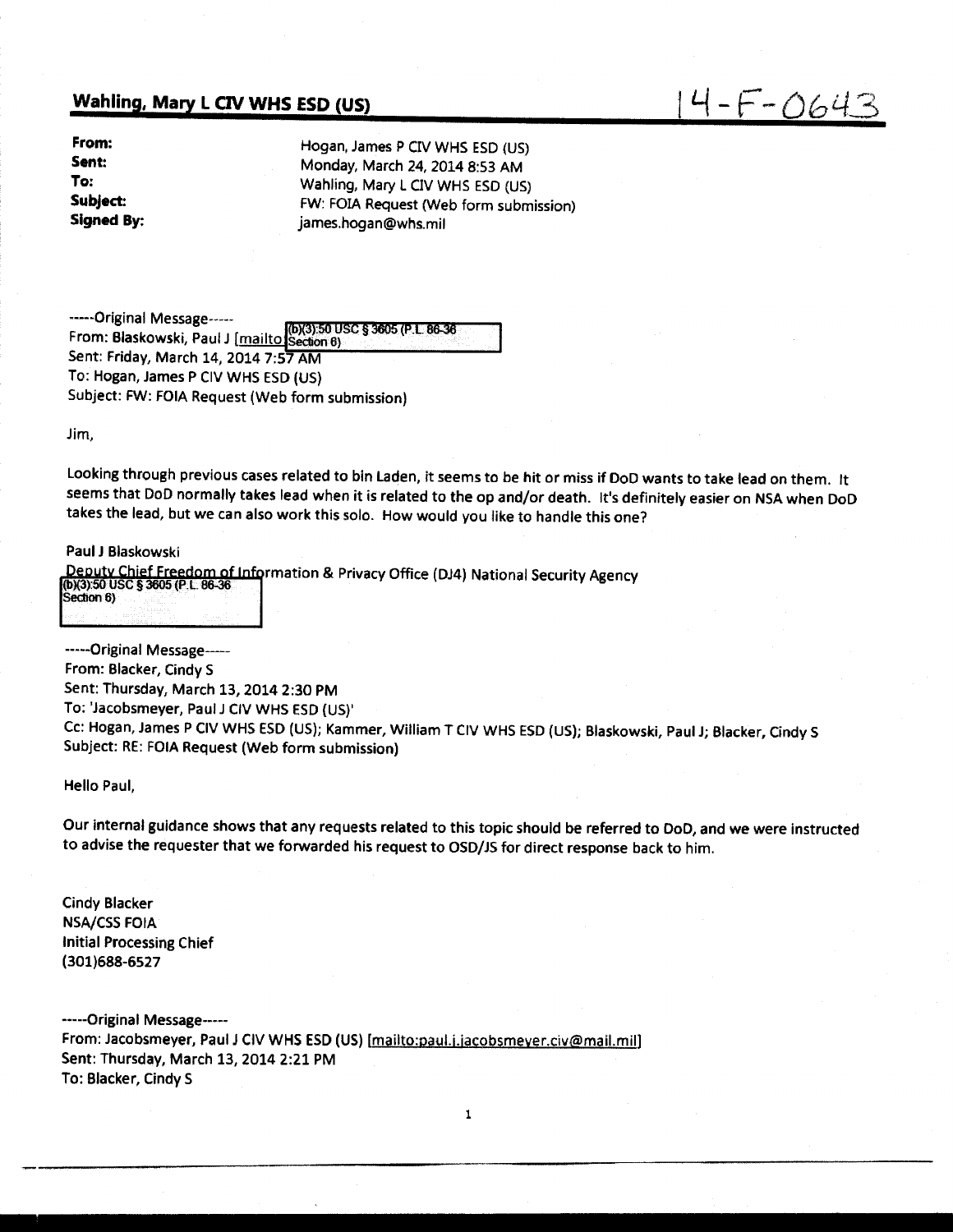Cc: Hogan, James P CIV WHS ESD (US); Kammer, William T CIV WHS ESD (US) Subject: RE: FOIA Request (Web form submission)

Cindy--We have not received this request. l'llleave it up to Will and Jim as to whether we have a role in this. Thanks, Paul

-----Original Message-----<br>-From: Blacker, Cindy S [mailto]36 Section 6) Sent: Thursday, March 13, 2014 12:29 PM To: Jacobsmeyer, Paul J CIV WHS ESD (US) Cc: Hogan, James P CIV WHS ESD (US); Blacker, Cindy S Subject: FW: FOIA Request (Web form submission) Importance: High

Good Morning Gentlemen,

FYSA - we received the following FOIA request on 12 March 2014, and will be coordinating our "no records" response to DoD within the next few days. We will advise the requester. Mr. Greenewald, that his request has been forwarded to OSD/JS FOIA for direct response. Our response to Mr. Greenewald will be sent DFOIPO for further coordination to OSD.

Regards,

Cindy Blacker NSA/CSS FOIA Initial Processing Chief (301)688-6527

-----Original Message----- From: donotreply@nsa.gov [mailto:donotreply@nsa.gov] Sent: Tuesday, March 11, 2014 10:33 PM To: donotreply@nsa.gov Cc: iohn@greenewald.com Subject: FOIA Request (Web form submission)

Name: John Greenewald

Email: iohn@greenewald.com

Company: The Black Vault

Postal Address:

Postal 2nd line: None

Postal City:

Postal State-prov:

Zip Code:

Country: United States of America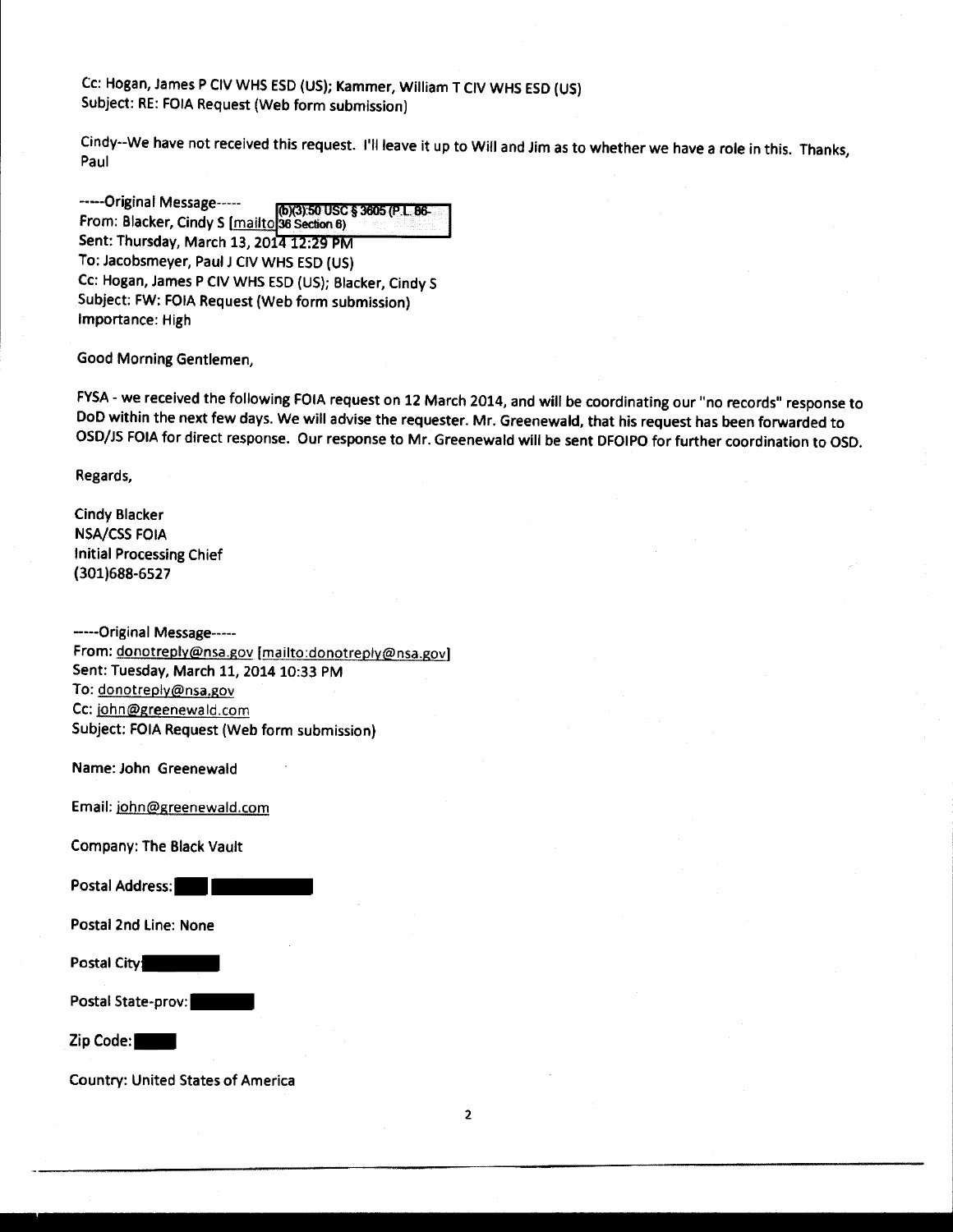Home Phone: 8185855218

Work Phone: 8185855218

Records Requested: To whom it may concern,

This is a non-commercial request made under the provisions of the Freedom of Information Act 5 U.S.C. S 552. My FOIA requester status as a "representative of the news media" however due to your agency's denial of this status, I hereby submit this request as an "All other" requester.

I prefer electronic delivery of the requested material either via email to john@greenewald.com or via CD-ROM or DVD via postal mail. Please contact me should this FOIA request should incur a charge.

I respectfully request a copy of all documents pertaining to the capture of Osama Bin Laden's body, and all documents pertaining to what happened with Bin Laden's body after his capture-- up to the point of his burial into the ocean.

I also respectfully request all records pertaining to the talking points for the media and the public, how the government would announce his death, etc. Please include all records, electronic or otherwise, which includes, but is not limited to, memos, letters, reports, inter-agency communications, photos, videos, etc.

Thank you so much for your time, and I am very much looking forward to your response.

Sincerely,

John Greenewald, Jr.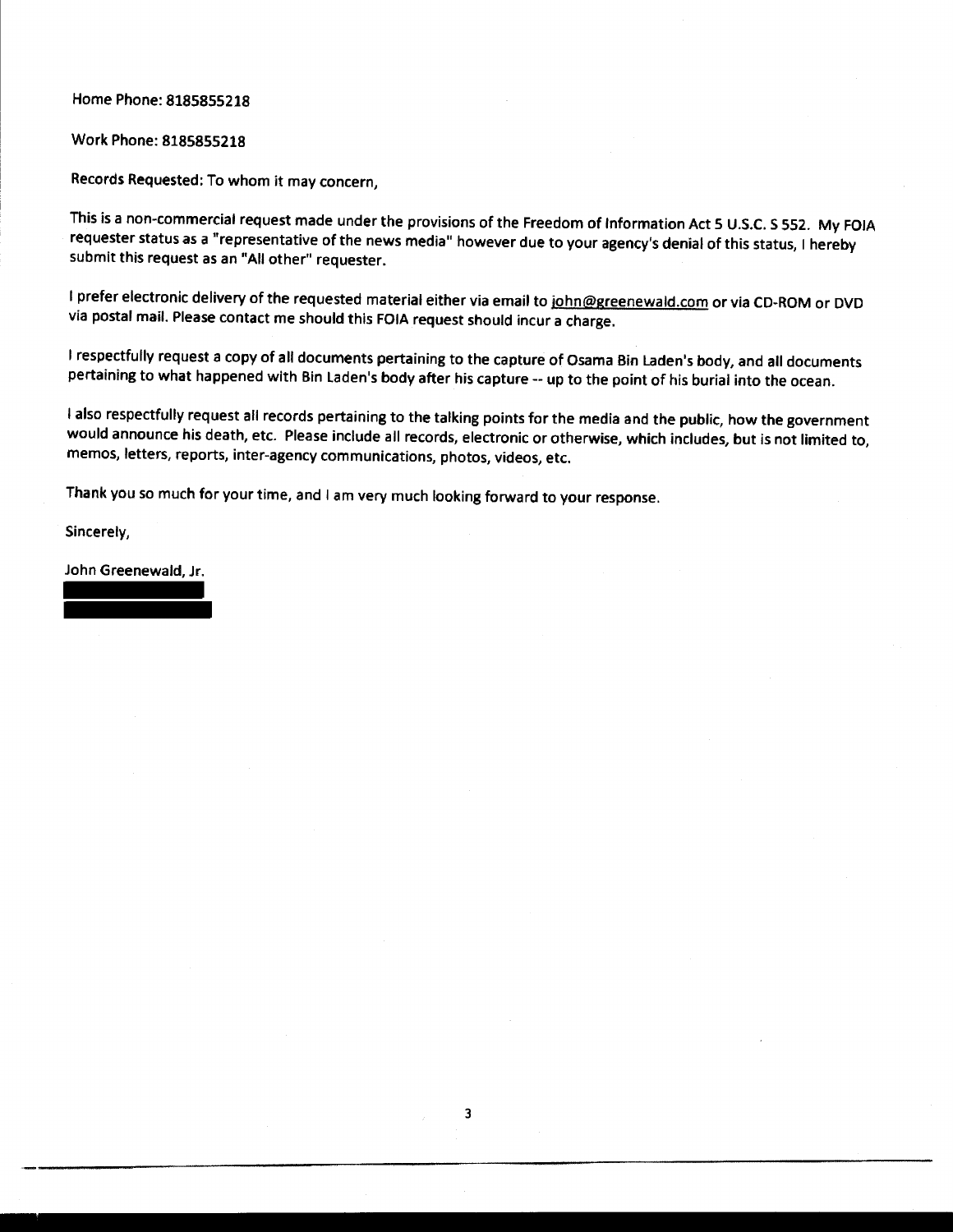# $14 - F - 0643$

-Qriginaj Message------ From: donotreplv(5)nsa.gov fmailto:donotreply(5)nsa.gov1 Sent: Tuesday, March 11, 2014 10:33 PM To donotreply@nsa.gov Cc: john@greenewald.com Subject: FOIA Request (Web form submission)

Name: John Greenewald Email: john@Qreenewald.com Company: The Black Vault Postal Address: Postal 2nd Line: None Postal City: Postal State-prov: Zip Code: Country: United States of America

Home Phone:

Work Phone:

Records Requested: To wham it may concern,

This is a non-commercial request made under the provisions of the Freedom of Information Act 5 U.S.C. S 552. My FOIA requester status as a "representative of the news media" however due to your agency's denial of this status, I hereby submit this request as an "All other" requester.

I prefer electronic delivery of the requested material either via email to john(5)greenewald.com or via CD-ROM or DVD via postal mail. Please contact me should this FOIA request should incur a charge.

I respectfully request a copy of all documents pertaining to the capture of Osama Bin Laden's body, and all documents pertaining to what happened with Bin Laden's body after his capture -- up to the point of his burial into the ocean.

l also respectfully request all records pertaining to the talking points for the media and the public, how the government would announce his death, etc Please include all records, electronic or otherwise, which includes, but is not limited to, memos, letters, reports, inter-agency communications, photos, videos, etc.

Thank you so much for your time, and I am very much looking forward to your response.

Sincerely,

John Greenewald, Jr.